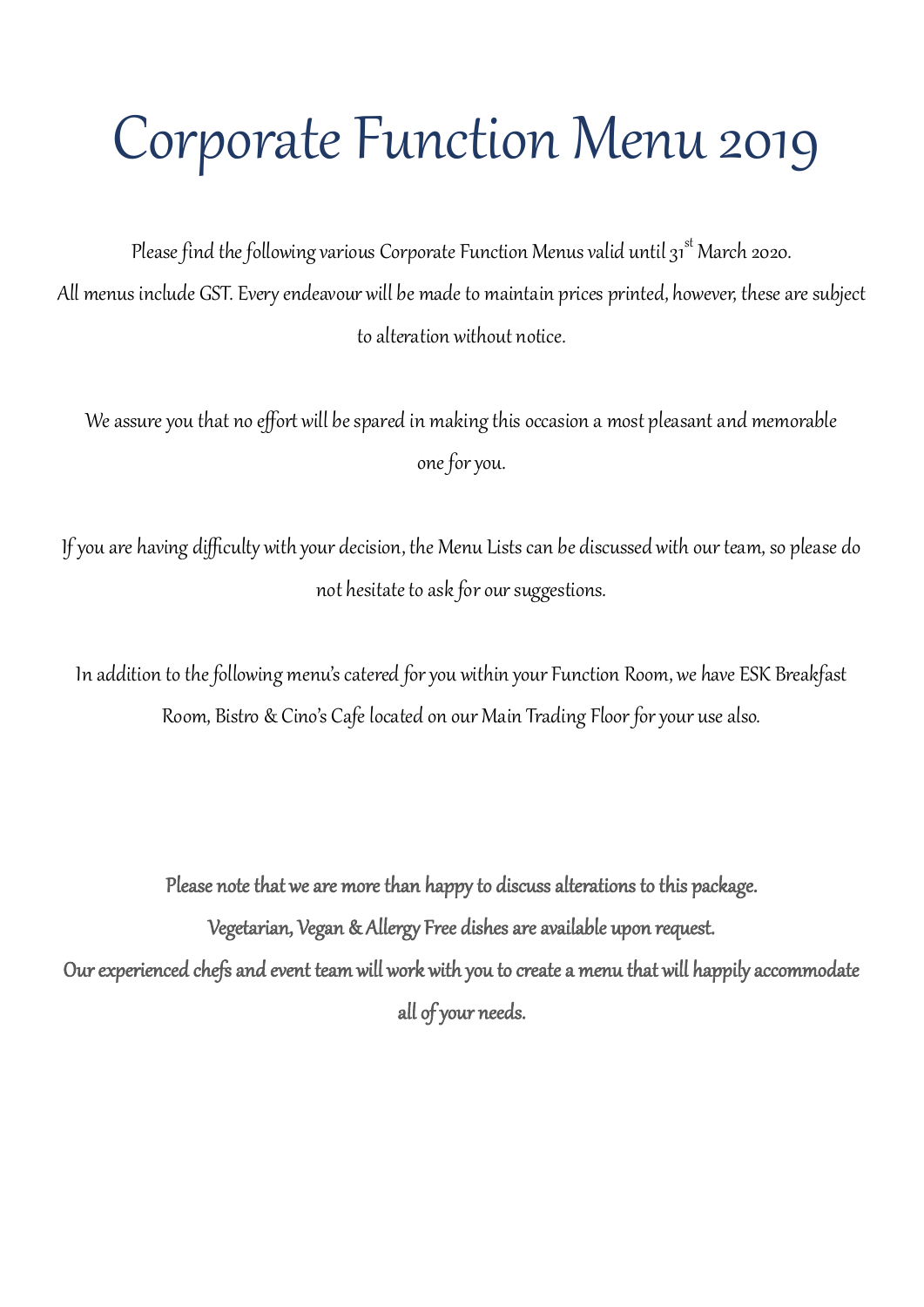

#### Continental Breakfast

Monday—Friday 6:30am—9:00am, Saturday & Sunday 7:30am—10:30am

\$15.00 Adult \$10.00 Child

Includes Cereals, Assorted Toasts / Breads, Croissants, Ham, Cheese, Muffins, Boiled Egg, Fruit in Bowl,

Orange Juice, Bean to Cup Coffee, Varity of Teas & Hot Chocolate

#### Cook to Order

Monday—Friday 6:30am—9:00am

\$25.00 Adult \$15.00 Child Includes Continental Breakfast Menu Plus your choice of 2 Eggs – scrambled, fried or poached And a selection of sides – Beef Sausages, Bacon, Grilled Tomato, Mushroom & Baked Beans

### Full Buffet Breakfast

Saturday & Sunday 7:30am—10:30am

\$25.00 Adult \$15.00 Child

#### Includes Continental Breakfast Menu

Plus Eggs, Sausages, Bacon, Potato Gems, Baked Beans, Yoghurt & Pears

NOTES:

\*Full Buffet Breakfast is available Monday to Friday. Bookings are essential. (Minimum of 20 people with 72 hours notice) \*\*Gluten Free Options Available \*\*\*Cook to Order can be pre-ordered through Club Reception.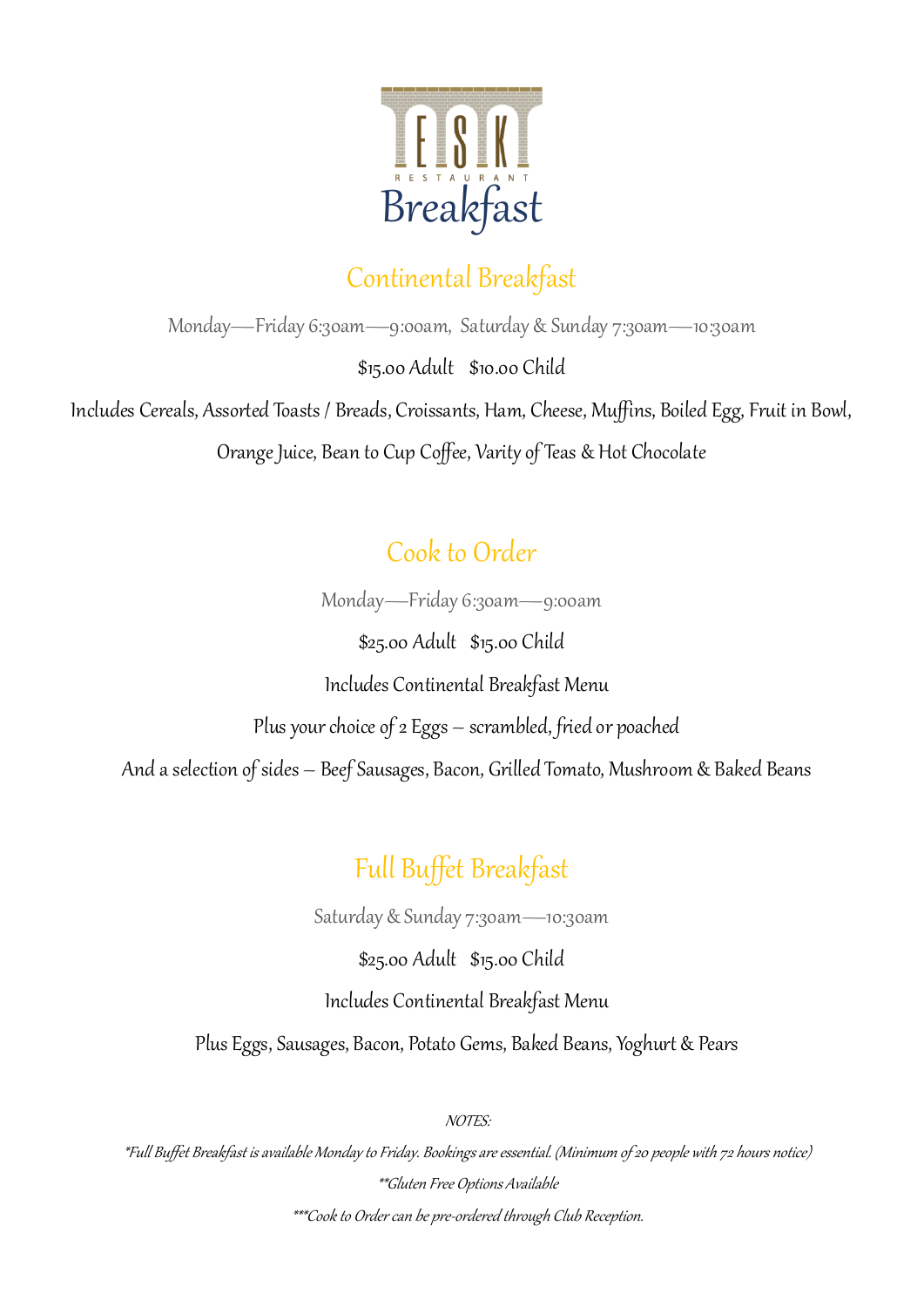# Light Snacks

Minimum 12 people

| Tea & Coffee ~ 1 Serve       | \$2.50 per head |
|------------------------------|-----------------|
| Tea & Coffee ~ All Day       | \$5.00 per head |
| Biscuits ~ 1 Serve           | \$2.00 per head |
| Cakes & Slices ~ 1 Serve     | \$3.50 per head |
| Sandwiches ~ 1 Serve         | \$4.50 per head |
| Sandwiches & Cakes ~ 1 Serve | \$7.70 per head |
| Muffins $\sim$ 1 Serve       | \$6.30 per head |
| Orange Juice                 | \$10.55 per jug |
| Soft Drink                   | \$9.90 per jug  |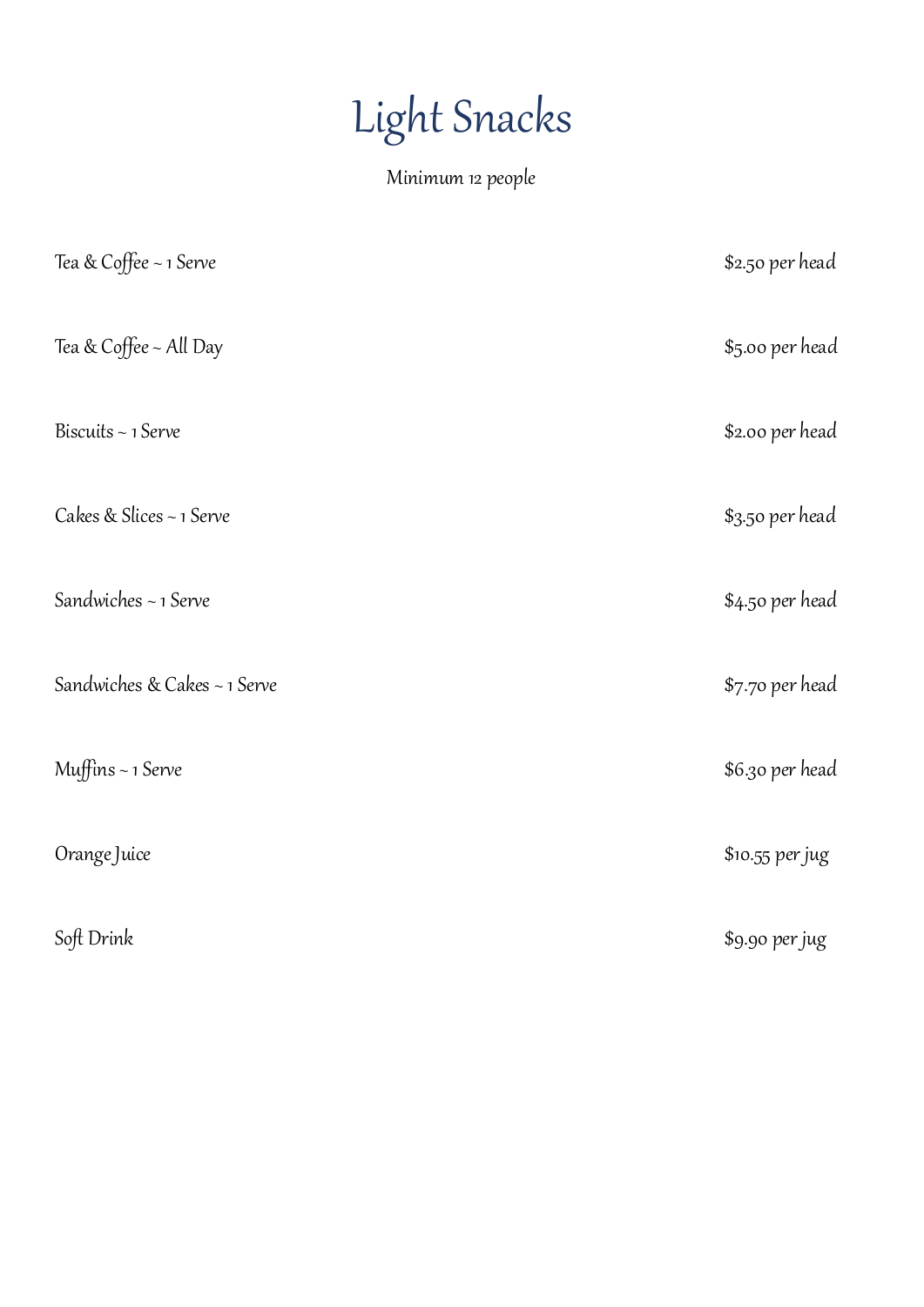## Platters

Cheese Plate—Option 1

\$46.00(Snack for 10)

Tasty Cheddar cubes served with jatz biscuits & a duo of dips

#### Cheese Plate—Option 2

\$75.00(Snack for 10)

Tasty cubes, brie, camembert, blue vein & marinated fetta served with jatz biscuits, crostini & onion jam

#### Antipasto Platter

\$75.00(Snack for 10)

Marinated peppers, aubergine, mushrooms & courgettes with hot Spanish salami, cabanossi & pepperoni, fetta, vine ripened cherry tomatoes, spicy avocado dip, crostini & water crackers

\*\*Items provided are subject to seasonal availability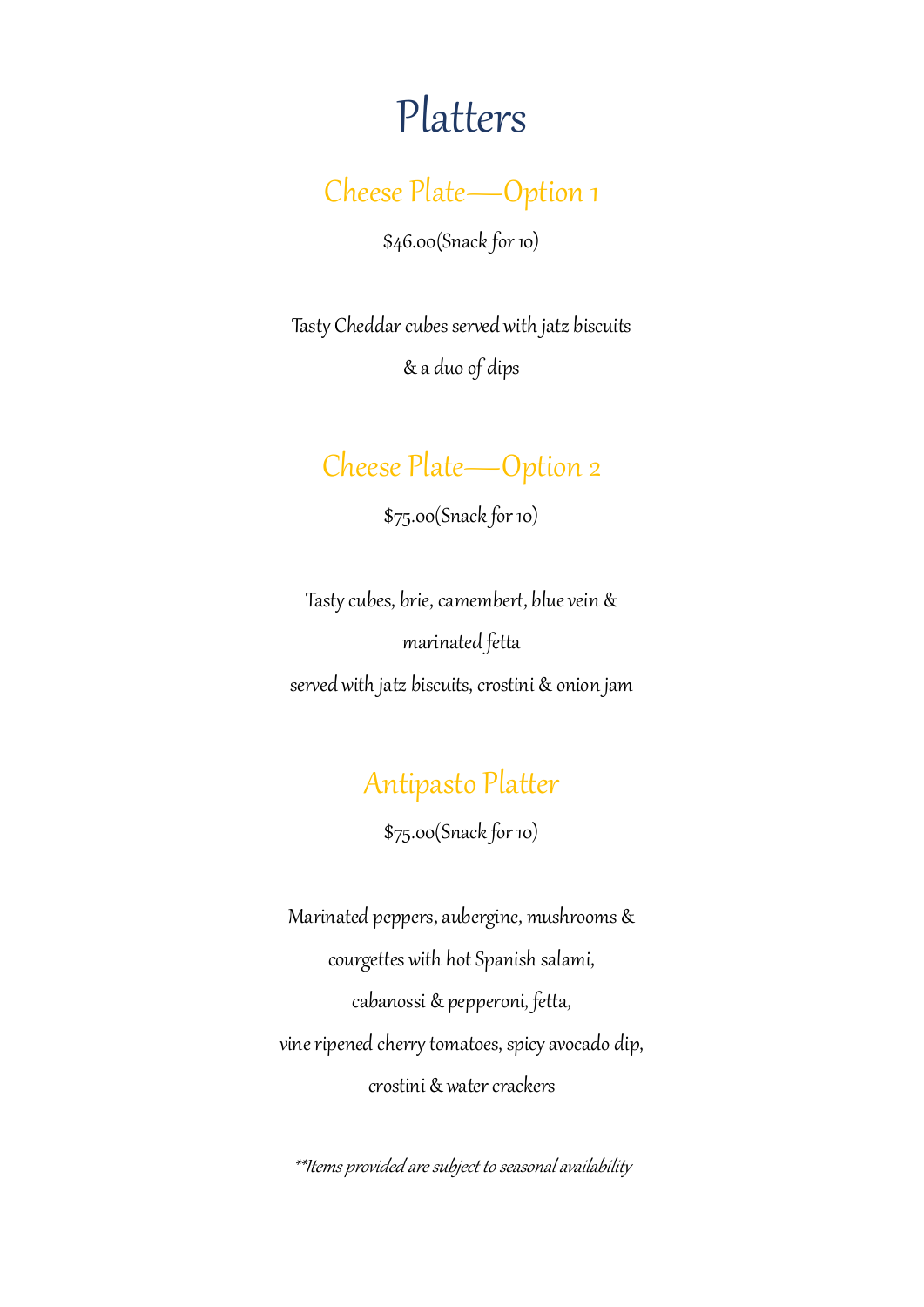#### Hot Food Platter—Option 1

\$55.00 (Snack for 10)

Party pies, sausage rolls, spring rolls, samosas, fish cocktails, sauces & condiments

#### Hot Food Platter—Option 2

\$75.00 (Snack for 10)

Gourmet pies, beer battered fish fillets, calamari, chicken tenders, quiches, sauces & condiments

#### Fruit Platter

\$55.00 (Snack for 10)

Watermelon, rockmelon, honey dew, pineapple, orange, strawberry & kiwi fruit (may vary due to seasons)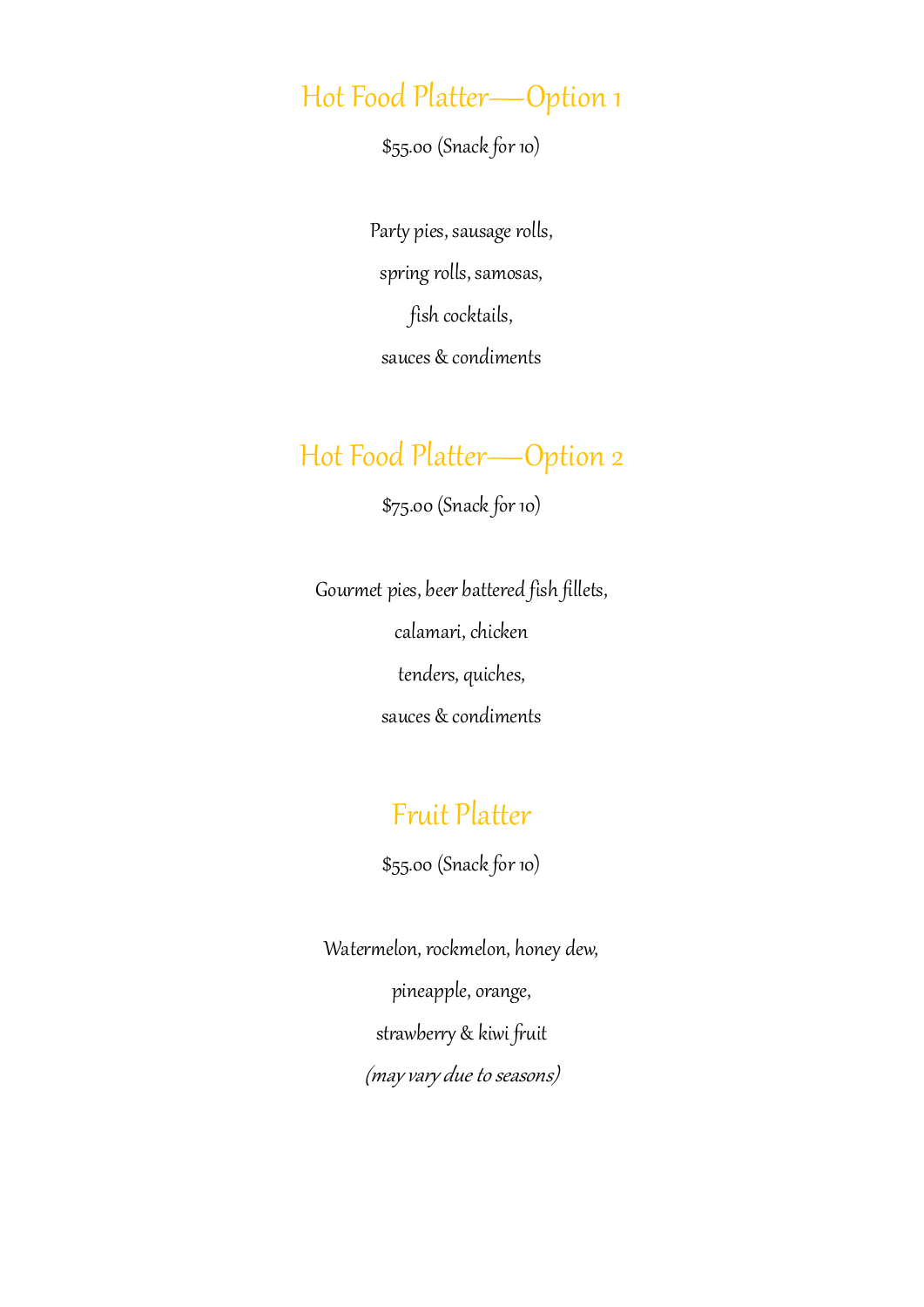## Sandwich Platter—Option 1

\$55.00(Snack for 10)

An Assortment of sandwiches such as

#### Egg

Silverside & pickles

Salmon w/ lettuce

Ham cheese & tomato

Chicken salad

#### Sandwich Platter—Option 2

\$75.00 (Snack for 10)

An Assortment of sandwiches such as Char-grilled veg & fetta Marinated chicken, lettuce & cheese Leg ham & pickles Curried Egg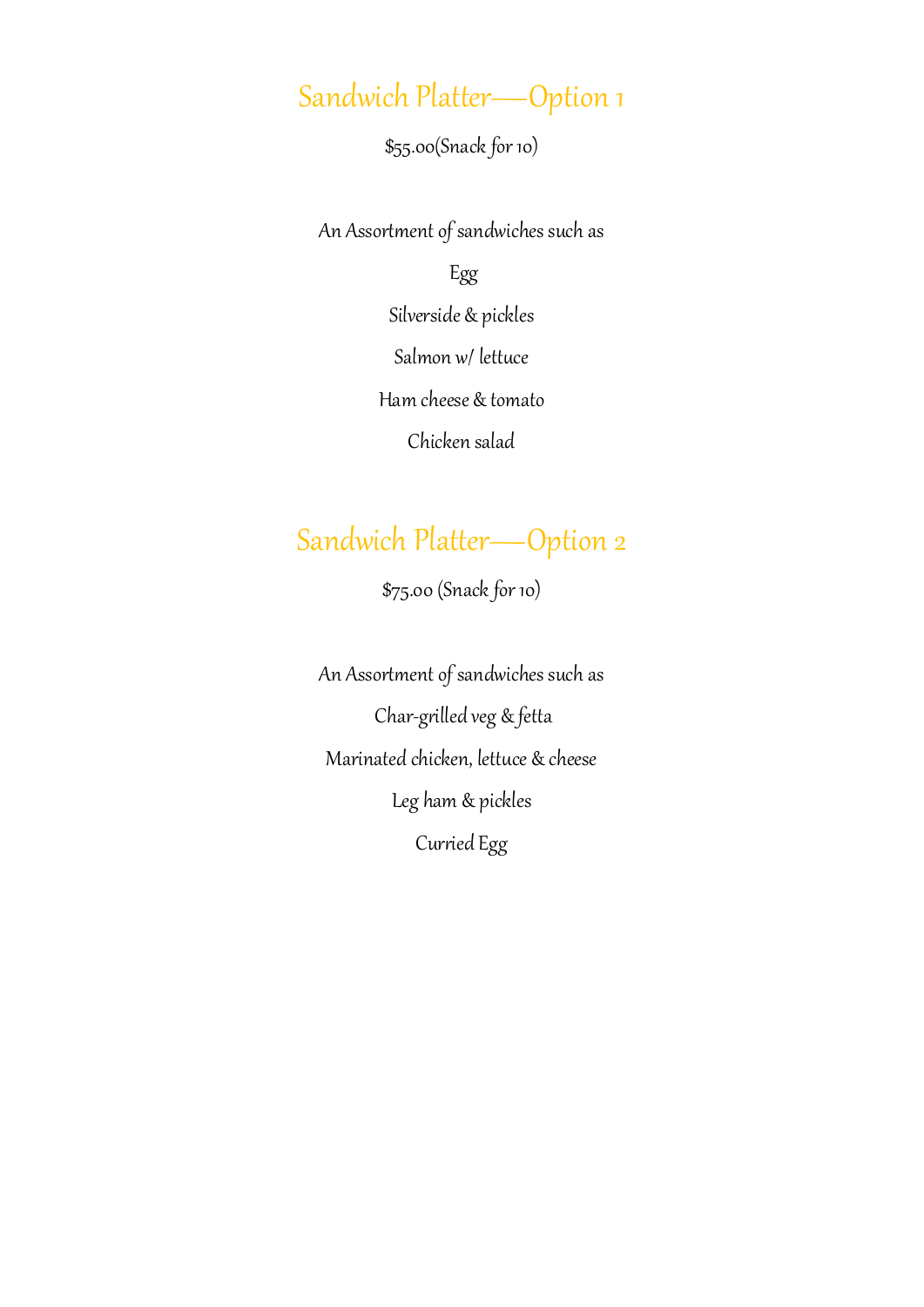## Canapé Menu

\$45.00 Per Head

Minimum 40 people

Includes

Mushroom Arancini (2)

Beef Wellington (2)

Mini Quiche (2)

Chicken Satay Skewers (2)

Tempura Prawns w/ Sweet Soy (2)

Chocolate Tart (1)

Tea & coffee inclusive

# Grazing Table (Option 1)

\$15.50 per head

Minimum 40 people

A stunning display of antipasto including smoked and cured meats,

char grilled vegetables, olives, local cheese boards, homemade dips, sundried tomatoes, nuts, seasonal fruits and assorted breads & crackers.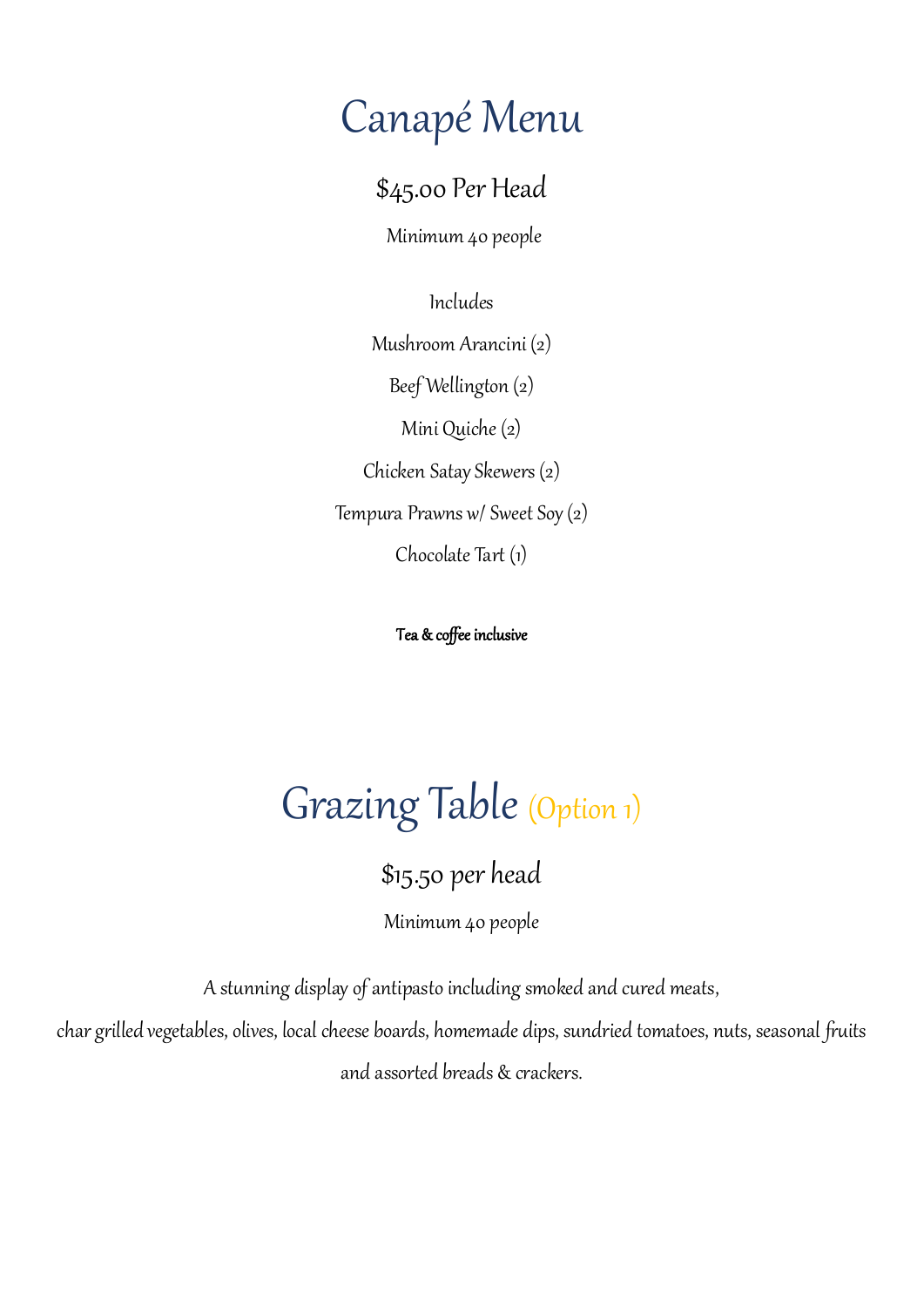# Grazing Table (Option 2)

#### \$40.00 per head

Minimum 40 people

Includes

Local Cheese Boards (Brie, Cheddar & Blue) Dips (Beetroot, Hummus & Yoghurt) Assorted Cured Meats (Ham, Prosciutto & Salami) Assorted Artesian Breads Mixed Olives

Plus your choice of 4 of the following Pork Belly Bits in Plum Sauce (GF) Satay Chicken Skewers Tomato & Cheese Arancini Balls Vegetable Spring Rolls with Dipping Sauce Chicken Wings in Soy & Honey Sauce (GF) Beef Sliders Sweet & Sour Meatballs (GF) Vegetable Quiche

Served with: Mix Leaf Salad, Baby Beets Salad, Baby Carrots Salad, Potato Salad (Includes Condiments including Mustards, Aioli & Salad Dressings)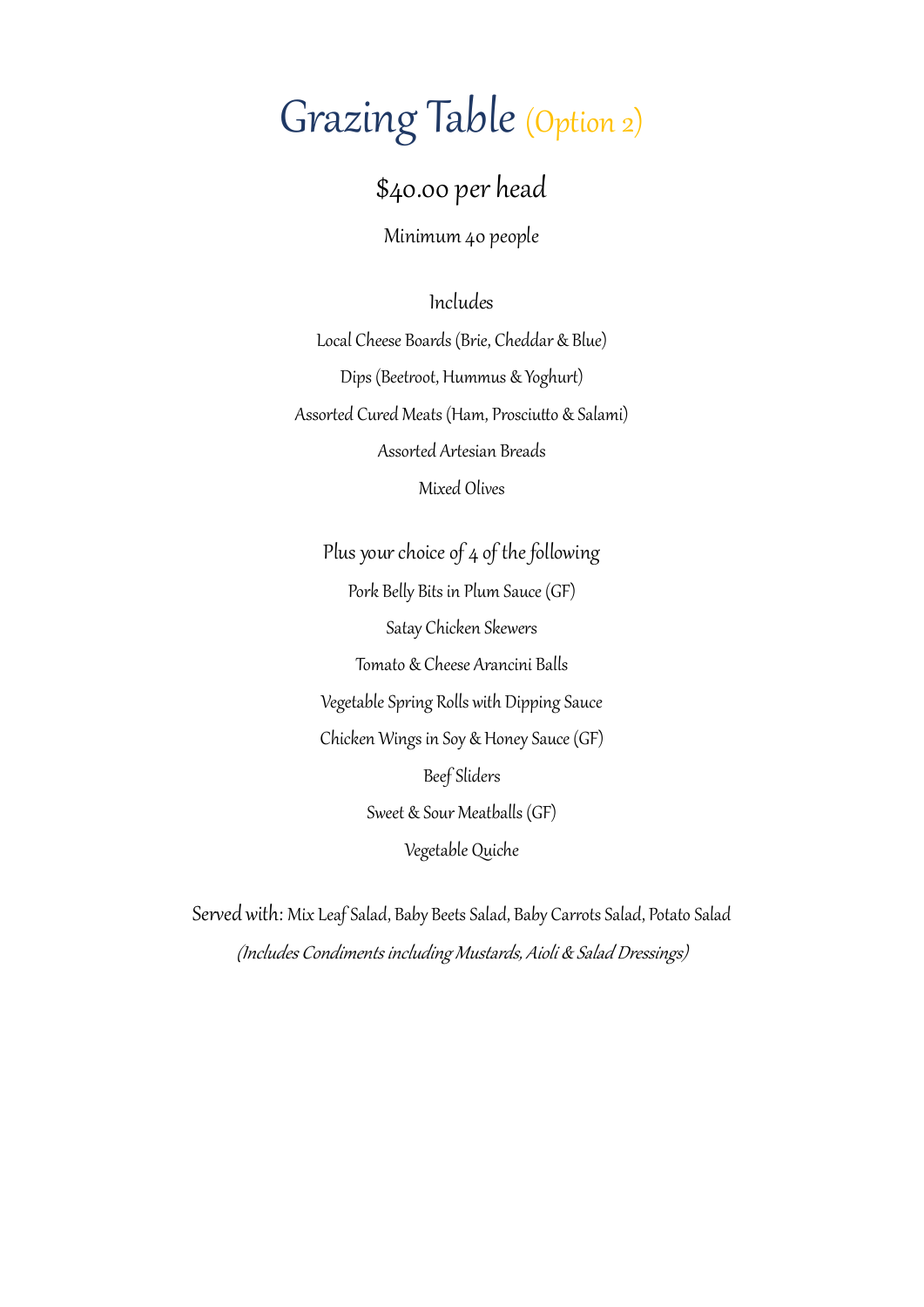## Grazing Table (Option 3)

#### \$50.00 per head

Minimum 40 people

#### Includes

Local Cheese Boards (Brie, Cheddar & Blue) Dips (Beetroot, Hummus & Yoghurt) Assorted Cured Meats (Ham, Prosciutto & Salami) Assorted Artesian Breads Mixed Olives

Plus your choice of 4 of the following Pork Belly Bits in Plum Sauce (GF) Satay Chicken Skewers Tomato & Cheese Arancini Balls Vegetable Spring Rolls with Dipping Sauce Chicken Wings in Soy & Honey Sauce (GF) Beef Sliders Sweet & Sour Meatballs (GF) Vegetable Quiche

Served with: Mix Leaf Salad, Baby Beets Salad, Baby Carrots Salad, Potato Salad (Includes Condiments including Mustards, Aioli & Salad Dressings)

#### Dessert Selection

your choice of 2 of the following Lemon Meringue Tarts Chocolate Mousse Tarts Individual Pavlova Fresh Fruits